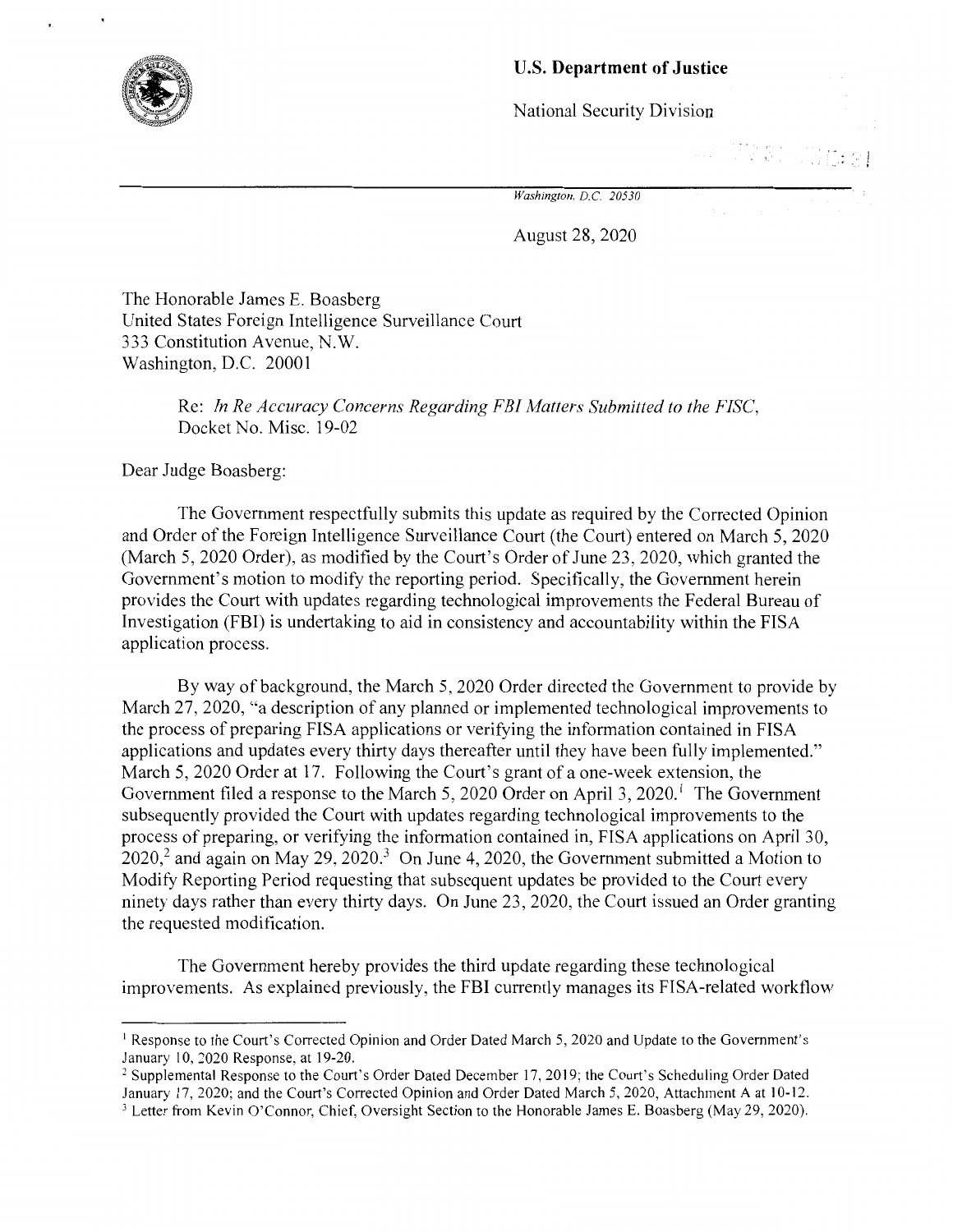processes in a platform called the FISA Management System (FISAMS), but is transitioning to a system colloquially known as "the Bridge." The Bridge is designed to increase collaboration within FBI, as well as between FBI and OI, though it is not expected to replace FISAMS until at least the end of the fourth quarter of fiscal year 2021.

Several design features of the Bridge also are expected to enhance accuracy in the FISA process. As discussed in the April 30 Response, this includes, for example, creating a technical interface between the Bridge and the FBI's case management system, known as Sentinel. As set forth in the May 29 Letter, this interface will afford Bridge users the ability to ensure a high level of data integrity, by automatically cross-referencing data input in the Bridge with existing case data in Sentinel. The interface between the Bridge and Sentinel also will provide users the ability to serialize to Sentinel documents created in, or required for, the Bridge, including documents necessary for the creation of an accuracy sub-file.

The FBI's efforts to develop and implement the Bridge are continuous and ongoing. In the last update, provided in the May 29 Letter, the FBI reported that the Bridge team had received authorization from the Sentinel team to build and integrate technical interfaces with Sentinel, so as to allow for the exchange and validation of data between the two systems. Having secured that authorization, during this reporting period the Bridge team completed integration of a case validation feature, which will facilitate automated validation of the accuracy of certain information input into the Bridge, by comparing it against information contained in a related Sentinel case file. The Bridge team also completed digitization of the FBI's electronic surveillance and physical search FISA Request Form and developed within the Bridge the user interface for the digitized version of the form. As a result of the team's development work, the Bridge also now includes a feature that will permit automated serialization of an approved FISA Request Form into the appropriate Sentinel case file. In addition, the Bridge team completed development of a feature that will allow users to upload into the Bridge documents related to the FBI's Confidential Human Source Checklist, as well as to associate those documents with a specified FISA Request Form. The FBI believes that automating these processes and ensuring that relevant documents are routinely serialized and/or easily uploaded into FBI systems will improve the FISA process by reducing inadvertent errors; providing ready access to documents for review and analysis; and promoting collaboration between all parties involved in the FISA process.

The FBI also is working on technological improvements related to its accuracy procedures, also known as the Woods Procedures, which will ultimately be integrated into the Bridge. These efforts are designed to use Sentinel to automate certain processes FBI personnel use to create accuracy sub-files and ensure the contents thereof are available in a manner that is consistent with the FBI's standard minimization procedures. In essence, the project will enable an employee to package and export serialized documents comprising an accuracy sub-file to other FBI personnel involved in a FISA application. The FBI believes this will enhance the accuracy and completeness of FISA applications by, for example, making documents readily available to those FBI personnel working on applications and/or attesting to their accuracy. Until this capability is integrated into the Bridge, the FBI is working to integrate this feature into Sentinel, by adapting a pre-existing tool designed to export documents for discovery purposes.